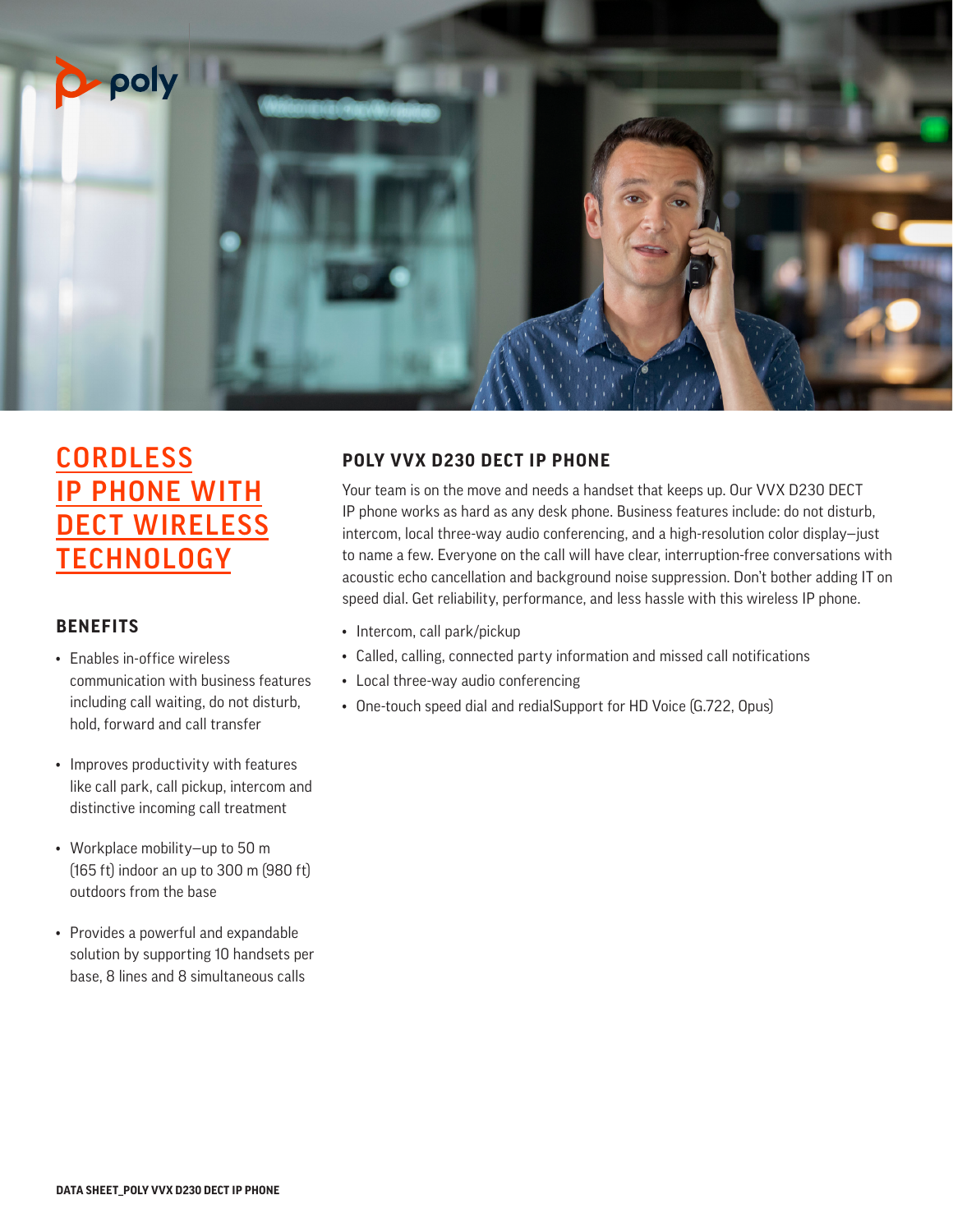# LY VVX D23 DECT IP PHONE





# **SPECIFICATIONS**

#### **OPEN APPLICATION PLATFORM**

- Managed with Polycom Obi Edition Software:
	- Corporate directory (Broadsoft)
- Visual conference management

# **NETWORK AND PROVISIONING**

- Provisioning via PDMS-SP
- SIP protocol support
- SDP

#### **SECURITY**

- 802.1X authentication and EAPOL
- Media encryption via SRTP
- Transport layer security<sup>1</sup>
- Encrypted configuration files<sup>1</sup>
- Digest authentication
- Password login
- HTTPS secure provisioning<sup>1</sup>

#### **IETF SIP (RFC 3261 AND COMPANION RFCS)**

- Two-port Ethernet switch
	- 10/100Base-TX across LAN and PC port
	- Conforms to IEEE802.3-2005 (Clause 40) for physical media attachment
	- Conforms to IEEE802.3-2002 (Clause28) for link partner auto-negotiation
- Manual or dynamic host configuration protocol DHCP network setup
- Time and date synchronization using SNTP FTP/TFTP/HTTP/HTTPS server-based central provisioning for mass deployments
- Provisioning and call server redundancy supported<sup>1</sup>
- QoS support—IEEE 802.1p/Q tagging (VLAN), Layer 3 TOS, and DHCP
- LLDP-MED for VLAN discovery
- Network address translation support for static configuration and "Keep-Alive" SIP signaling
- RTCP and RTP support
- Event logging
- Syslog
- Status and statistics reporting
- $\cdot$  IPv4
- TCP
- UDP
- DNS-SRV

# **FREQUENCY**

- 1920–1930 MHz (North America SKU)
- 1880–1900 MHz (EU/ANZ/UK SKU)

# **RANGE**

- Indoor: up to 165 ft (50 m)
- Outdoor: up to 980 ft (300 m)

# **SIZE**

- Base station size: 6.3 x 2.75 x 5.0 in  $(16 \times 7 \times 12.5 \text{ cm})$   $(W \times H \times D)$
- Handset size:  $2 \times 6.7 \times 1$  in  $(5 \times 17 \times 2.5 \text{ cm})$  $(W \times H \times D)$
- Handset charger size: 3.75 x 2.20 x 3.35 in  $(9.5 \times 5.5 \times 8.5 \text{ cm})$  (W  $\times$  H  $\times$  D)

#### **HANDSET USER INTERFACE FEATURES**

• 2 in color TFT LCD display (resolution 178 x 220 pixel)

# **LANGUAGE SUPPORT1**

• Unicode UTF-8-character support. Multilingual user interface including US English, UK English, Canadian, Spanish, Dutch, Portuguese, Russian, Norwegian, Swedish, Danish, Polish, Slovenia, Deutsch, Francais, Italiano

# **HANDSET AUDIO FEATURES**

- Full-duplex conversations, acoustic echo cancellation and background noise suppression
- Frequency response—150 Hz–7 kHz for handset, optional headset and hands- free speakerphone modes
- Narrowband Codecs: G.711 (A-law and μ-law), G.726, G.729AB
- Wideband Codec: G.722, Opus
- Voice activity detection
- Comfort noise generation
- DTMF tone generation (RFC2833, in-band and SIP INFO)
- Low-delay audio packet transmission
- Adaptive jitter buffers
- Packet loss concealment